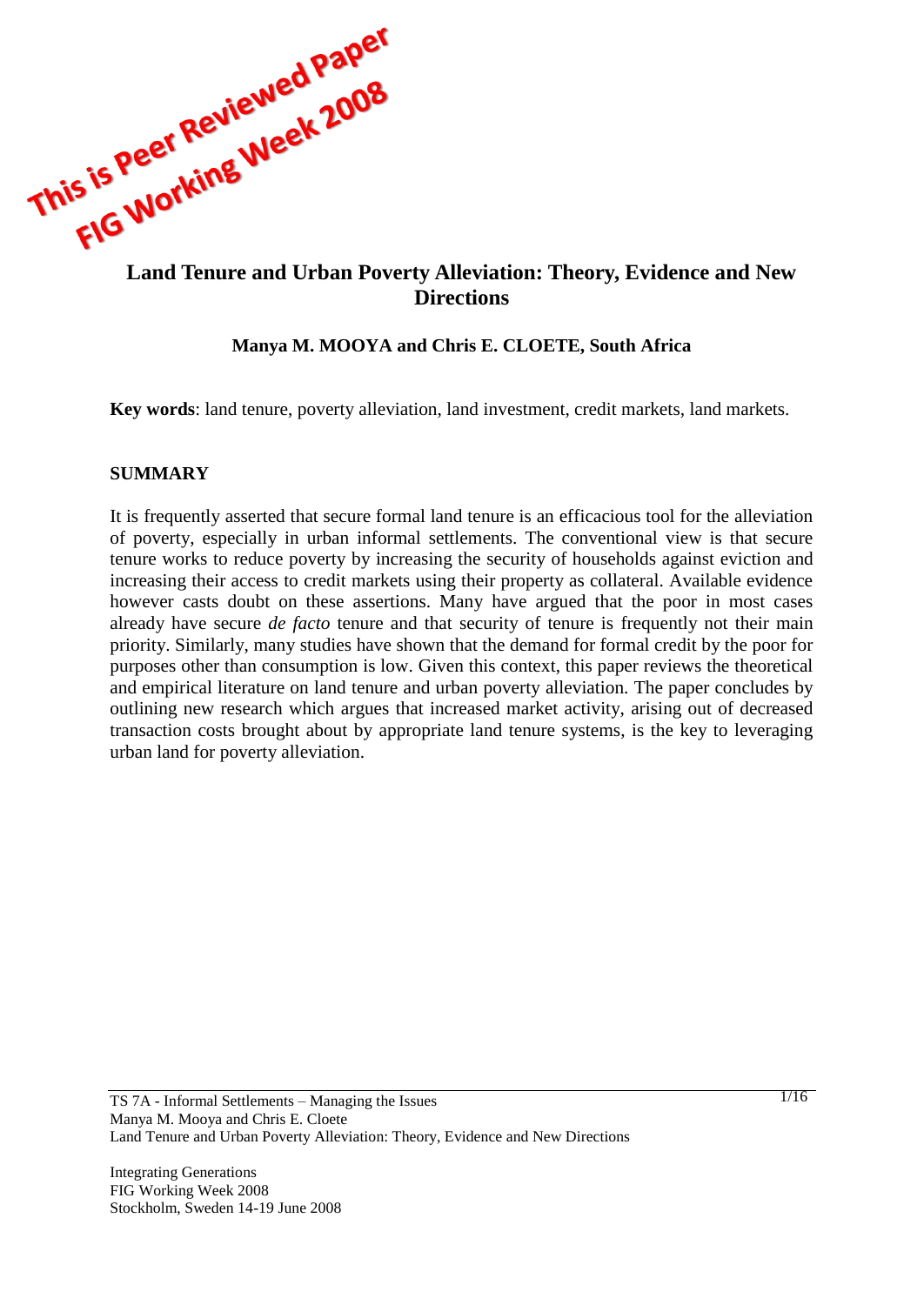# **Land Tenure and Urban Poverty Alleviation: Theory, Evidence and New Directions**

#### **Manya M. MOOYA and Chris E. CLOETE, South Africa**

### **1 INTRODUCTION: PROBLEMATISING LAND TENURE AND URBAN POVERTY ALLEVIATION**

The issue of the link between land tenure and poverty alleviation in urban areas has existed on the international development agenda in some form or other for over thirty years. Many international donors and national governments have over the last two decades extensively promoted land titling programmes as a means of increasing tenure security, improving access to formal credit and reducing poverty (Payne *et al*, 2007). But it is perhaps Hernando's de Soto ideas, so compellingly enunciated in his book *The Mystery of Capital* (2000), which has in recent times given this issue much prominence, propelling it into popular consciousness and bringing it to the fore of development policy and practice. De Soto uses the analogy of nuclear fission to emphasise the enormous latent value in real estate which can be unlocked to fight endemic poverty in developing countries, the trigger being appropriate land tenure systems. As Payne *et al* (2007) notes, de Soto's thesis is based on the fundamental assumption that the provision of individual property rights can bring about a "triple transformation", where property can be transformed into collateral, collateral into credit and credit into income. De Soto's ideas has provided renewed intellectual support for land titling programmes around the world.

A major problem with the de Soto thesis and programmes based on similar ideas is that they, despite their ubiquity around the world, lack empirical support. Payne *et al* (2007) observe that despite the intellectual and financial investments made to date on land titling programmes, there is a lack of independent evidence to support or challenge the application of land titling as the most appropriate policy option to achieve the important objectives of social and economic development and reducing urban poverty. A recently completed review by the authors find no evidence of serious efforts at *ex post* assessments of titling programmes around the world, something that the authors describe as surprising and disturbing, given that there is no other area in development aid and lending policies where a policy has been continuously promoted for more than a decade without being subjected to rigorous evaluation concerning its ability to deliver the expected targets (*ibid*.) A number of fundamental questions therefore remain unanswered revolving around the nexus between land tenure and poverty alleviation. Specifically, under what conditions will land titling programmes bring about pro-poor outcomes? Is there a demonstrable link between land tenure and poverty alleviation? If so what is the 'transmission mechanism'? Given that residents of informal settlements often already enjoy de facto rights, do formal property rights matter? What is the case for reform of land rights and what form should this take?

This paper reviews the theoretical and empirical literature on land tenure and urban poverty alleviation with a view of clarifying the state of knowledge in this important area. The paper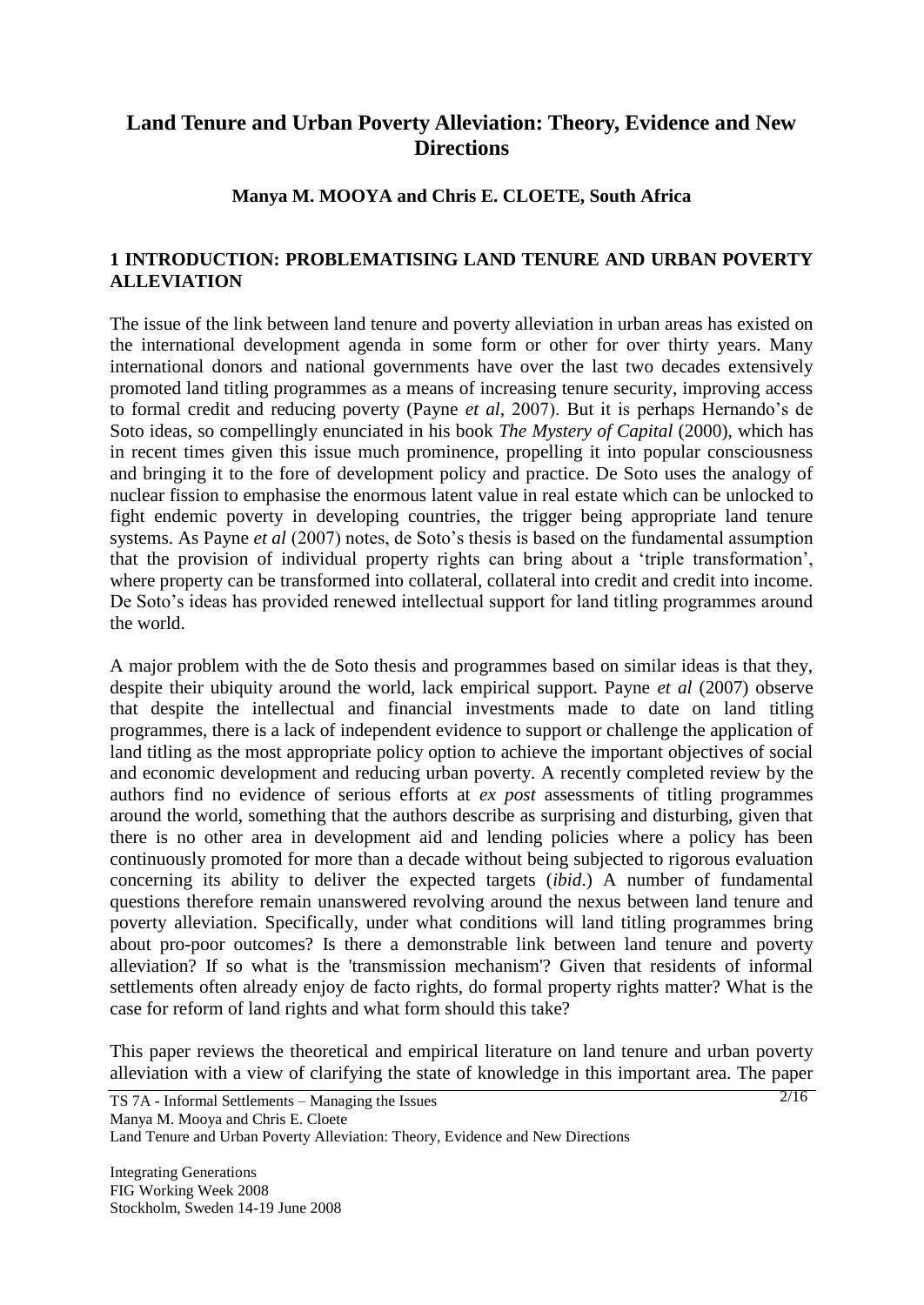builds on recent comprehensive reviews by Payne *et al* (2007) and Durand-Lasserve and Selod (2007) of the empirical literature on social and economic impacts of land titling programmes undertaken in developing countries. This paper extends this review in two ways. Firstly it articulates the theoretical underpinnings regarding the effects of land tenure to the wider development litetrature on poverty alleviation Secondly it goes beyond the existing literature to consider emerging research which holds good prospects for advancing knowledge in new directions.

The paper is arranged in five sections. Section 2 discusses the conventional theoretical basis for linking land tenure and poverty alleviation. This is followed by a review of the extant empirical literature in section 3. Section 4 presents an outline of lessons learnt from the empirical literature, highlights problem areas and presents recent theoretical thinking which suggest new directions for research. A concluding summary follows thereafter.

## **2 LAND TENURE AND POVERTY ALLEVIATION: THEORETICAL UNDERPINNINGS**

Land tenure is generally understood to refer to the relationships that individuals and communities have with each other relating to rights over land. According to Durand-Lasserve and Selod (2007) land tenure should primarily be viewed as a social relation involving a complex set of rules that governs land use and land ownership. At the core of land tenure systems are the ability of relevant actors to exercise certain rights over land. Three broad categories of land rights can be recognised, namely, the right to alienate or sell, the right to use, and the right to bequeath. Key questions in the analysis of land tenure systems involve the extent or content of land rights, who holds these rights and the security with which they are held. In addition, there are debates about the relative merits of individual and collective or communal rights, and of formal and informal rights.

Conventional economic theory holds that secure property rights to land, especially individual rights, are a prerequisite for land development and economic growth (Miceli *et al,* 2001). The gains from property rights are traditionally seen as arising from three things. Firstly, secure property rights creates conditions that encourage investment, by making long term planning possible as well ensuring that rewards from the investment will be appropriated by the investor. Secondly, property rights make possible the functioning of credit markets and the use of land as collateral. Credit does not only leverage the use of land as an asset but provides resources for increased investment as well. Finally secure proper rights makes commerce between strangers easier, expanding opportunities and thereby increasing gains from trade.

The conventional practice to the provision of secure tenure in urban areas has been the promotion of property titling. Literature on the effects of property titles has largely focussed on the three outcomes alluded to above, and established in a paper by Besley (1995): gains from trade in land, greater investment incentives, and improved credit access (Field, 2003; also Smith, 2003). Alston *et al* (1999) see the promotion of market formation as one of the primary outcomes of a property rights regime. According to the authors, clear and recognised property rights have three salutary effects. Firstly, they assist in attracting buyers, thus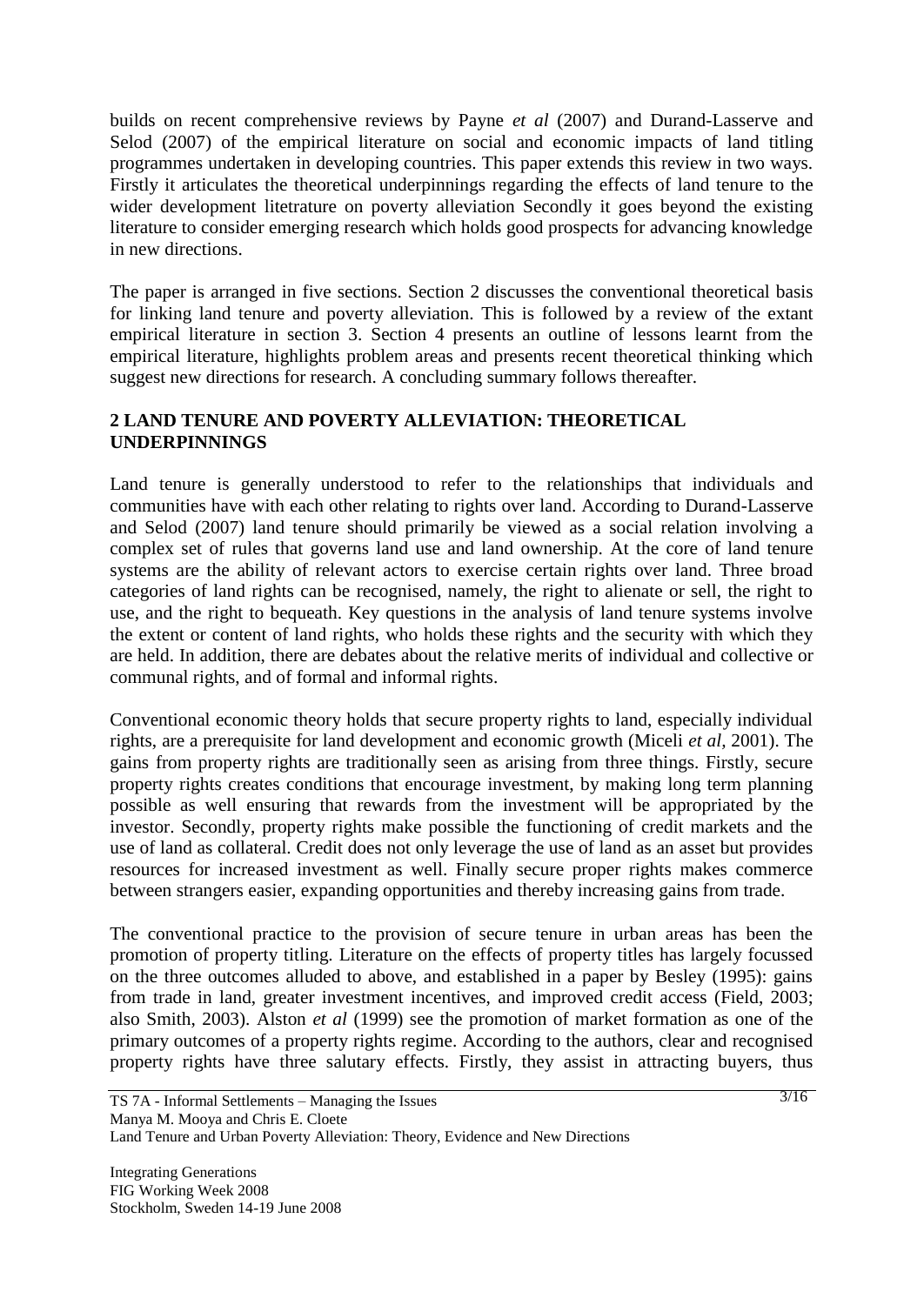supporting wider markets. Secondly, they allow owners to focus scarce resources on productive rather than defensive activities. Thirdly, they promote investment by creating incentives for longer term planning horizons on one hand and making mortgage finance feasible. The World Bank (2003) argue that the existence of clear and well defined property rights prevent the dissipation of valuable resources in attempts to secure and define such rights by individuals. Similarly, Deininger & Binswanger (1999) and Deininger and Chamorro (2004) for their part list reduction of private enforcement activities, greater incentives for investment, access to credit and increased transferability of land as the key benefits of secure property rights. Formal property titles reduce information asymmetry about land ownership and quality or transaction costs generally, thus encouraging the development of wider markets.

For the above reasons, property titling has increasingly been considered as an effective form of government intervention for targeting the poor and encouraging economic growth in urban areas (Field, 2003). It is seen as the main instrument for increasing land tenure security, stimulating land markets and facilitating the use of land as collateral in credit markets (Lanjouw and Levy, 2002; Deininger and Binswanger, 1999; Deininger and Chamorro, 2004). Ward (2003) list the positive outcomes associated with full property title regularisation, reflecting conventional wisdom in this area, as follows:

- Provides security against eviction.
- Brings people into the market from which they can benefit by free sale at full market price.
- Raises land values.
- Provides incentives that stimulate investments in home improvements and consolidation.
- Makes possible the introduction of basic services such as electricity and water.
- Generates greater access to credit by using the home as collateral on loans.
- Incorporates residents into the property-owning democracy and citizenry.
- Integrates settlements and property into the tax and regulatory base of the city.

It will be apparent that many of these outcomes would potentially have the effect of reducing poverty. As we shall see in the following sections however, a number of problems appear to stand in the way of achieving the claimed benefits of land tenure in poverty alleviation. Two problems are apparent in this regard. Firstly, the lack of clarity, in theoretical terms, of the link between land tenure and the dominant conceptualisations of poverty and strategies for its alleviation, as seen in the wider development literature. Simply put, the relationship between land tenure and poverty alleviation, while frequently asserted to exist, is not sufficiently articulated in terms of current orthodoxies. The second problem arises from the lack of unequivocal empirical evidence to support the claimed benefits of property titling.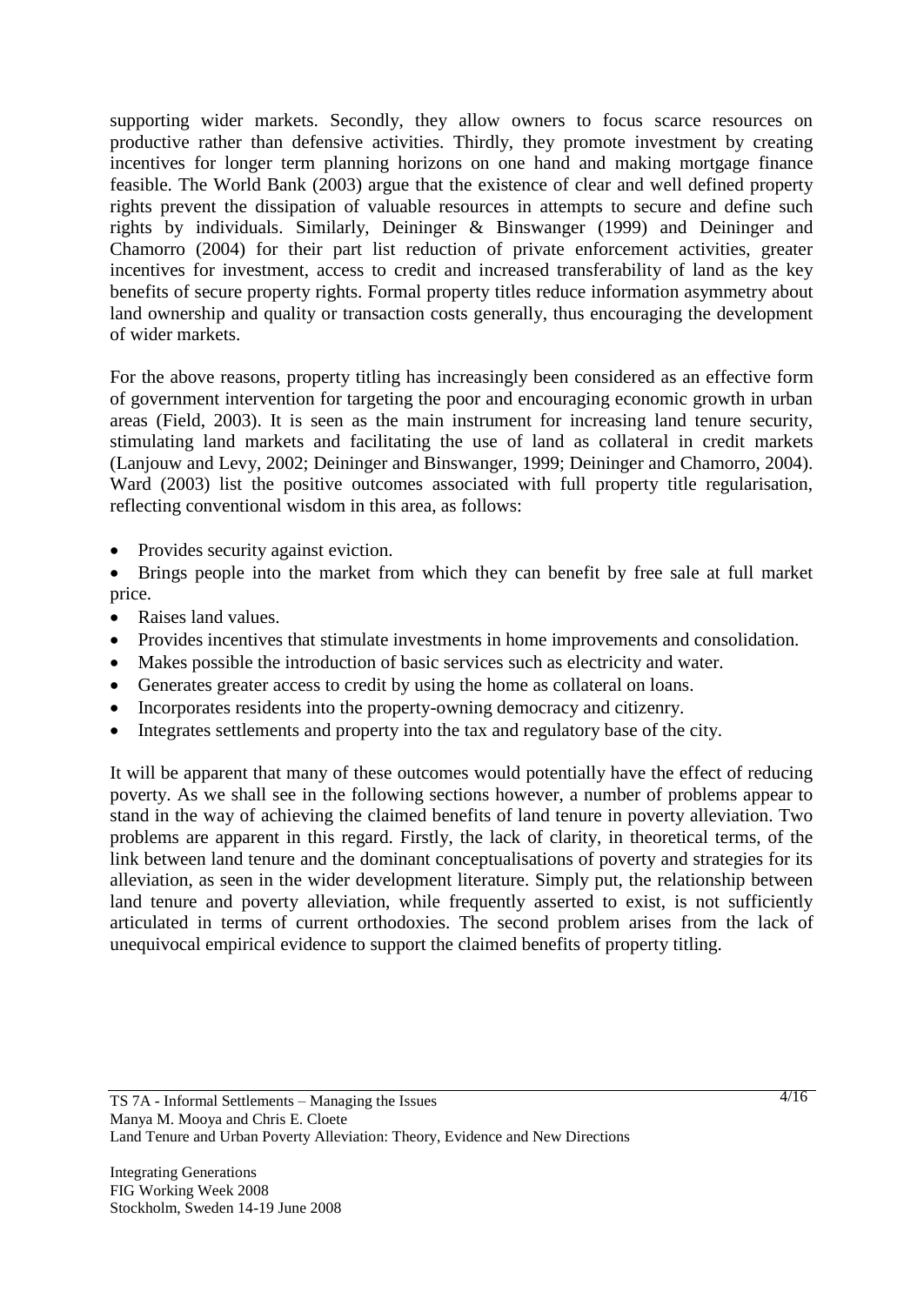#### **3 LAND TENURE AND URBAN POVERTY ALLEVIATION: ASSESSING THE EMPIRICAL EVIDENCE**

As alluded to above, the empirical literature addressing the effects of land tenure has tended to focus on influence of property titles on three outcomes, namely land investment, access to credit and land market development. Within that troika most studies have tended to emphasise one aspect, the notable exception being the study by Besley (1995). Besley (*ibid.*) reports on his investigation of the relationship between investment and land rights in Ghana. He tests the hypotheses that (i) security of tenure encourages investment, that (ii) security of tenure makes access to formal credit easier (encouraging investment as a result of increased demand as well as lower interest rates), and that (iii) ('superior' transfer rights are modelled as lowering the cost of exchange). Besley finds that the data are supportive of his models (*ibid*., p. 910). Besley concludes there are gains from trade arising from easier transfer of rights in the capital and rental markets and that better rights to land encourage or facilitate investment but these need not to be formal transfer rights (Rakodi, 1999).

Research by Alston *et al* in the Brazilian Amazon frontier show that title is "a vital institution in promoting investments and in expanding markets" (1999: 8). Title was seen to significantly increase land values and wealth, and to create incentives for long-term planning. Though this was in the context of settlements in the frontier regions of the Brazilian Amazon, the results have relevance to urban settlements where successive waves of immigrants are analogous to frontier settlers and where land can be an important means for capital accumulation. Urban informal settlements are in many respects a frontier region, juxtaposed as they are between the formal and informal, the rural and the urban.

Oft cited research on small scale farmers in Thailand by Feder and Onchan (1987) and Feder and Feeny (1991) found that formal titles and collateral play an important role in economic development (Alston *et al*, 1999). Evidence from Peru suggest that households in titled communities devote fewer human resources to informal property protection, both at the household and the community levels, and more resources on productive activities outside the home (Field, 2003).

More recently, Durand-Lasserve and Selod (2007) cite evidence from India, Peru and Argentina which show significant effects of titling on housing improvements, in cases amounting up to two-thirds of the baseline level. Citing research by Cantuarias and Delgado (2004: 9) in Peru, Payne *et al* (2007) report that (i) 75 percent of the population with property titles has invested to improve their homes versus a 39 percent of persons without property titles; (ii) between 1994 and 1999, the number of rooms per house increased in approximately 20 percent within the target sector; (iii) families with property titles have more rooms in their homes; and (iv) the families with property titles have better quality homes.

With regard to their impact on land values, the literature broadly supports the claim that title increases land values. Lanjouw and Levy (2002) find that in urban Ecuador the effect of land title was to raise values by almost 24 per cent. These results have been corroborated by Kim (2004) who found out that in Vietnam properties with legal title transferred on average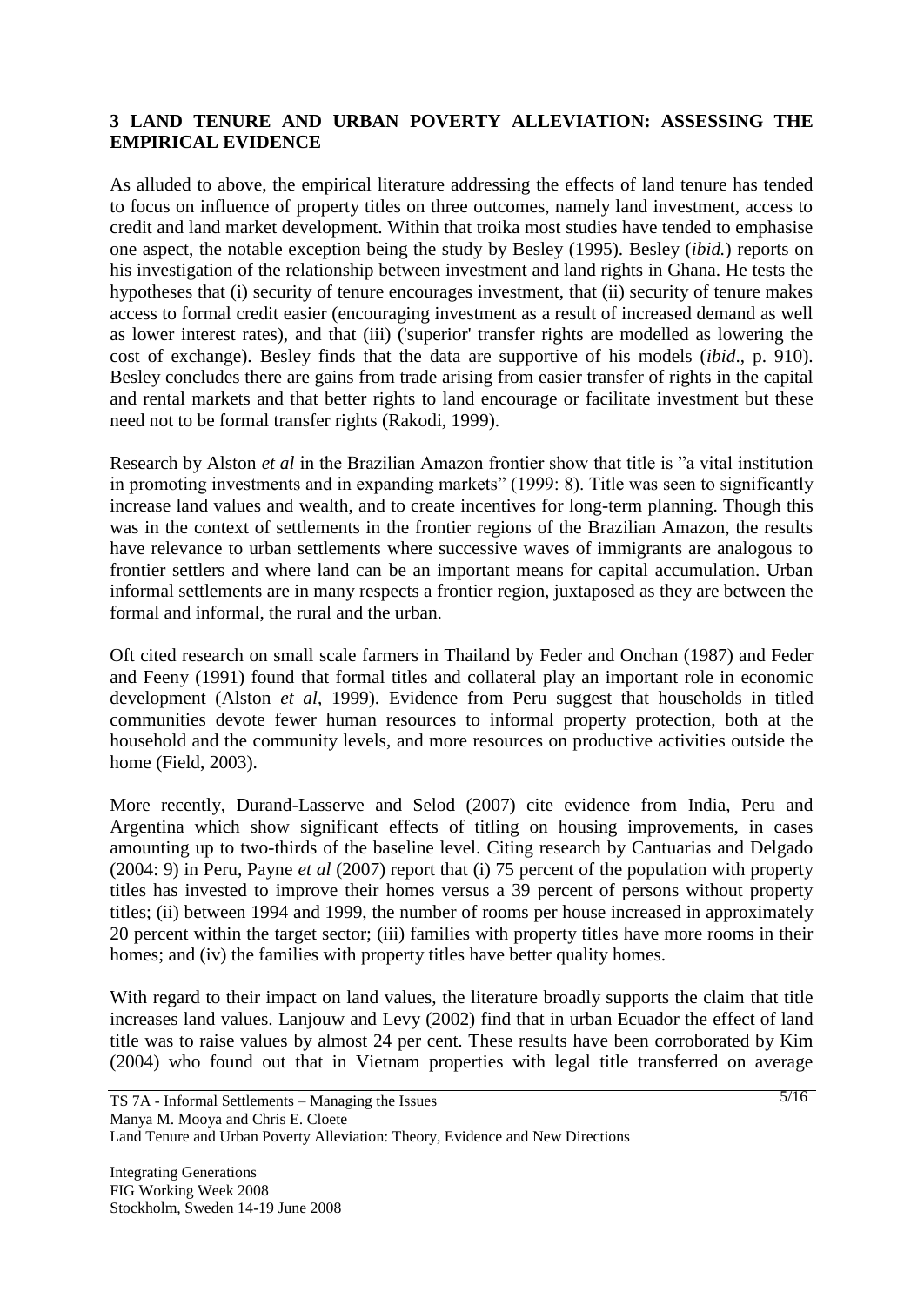between 3 - 10 per cent higher than those with incomplete rights. Deininger and Chamoro (2004) report on results from Nicaragua which show that registered title was found to increase land values by 30 % and at the same time greatly increase the propensity to invest. Similar results have been reported for Indonesia, the Philippines, Cambodia and Brazil with value premiums of titled over untitled ranging between 25 to 73 % (Payne et al, 2007).

A smaller body of literature has on the on the other hand come to the conclusion that the claimed investment benefits of land titles are without empirical foundation. For instance Razzaz (1993) presents results from Jordan which cast doubt on the assumed causal relationship between formal property rights, security of tenure and land investment. Kironde (2000) finds that titles in settlements around Dar es salaam, Tanzania, do not result in significantly higher land values. Durand-Lasserve (2003) point to research in (rural) South Africa which seem to suggest that individualisation of tenure have been found to increase inequality and landlessness, to have little or no impact on the mortgageability or productive use of land, to fall into disrepair after the first set of transfers, and to lead to ever increasing fragmentation of land parcels. A most interesting study, in that it deals with a developed country, explores the impact of title on the performance of land markets in irregular settlements in Texas (Ward *et al*, 2004). The study finds little positive direct relationship between title regularisation and rising property values. These dissenting findings, while nontrivial, are a minority. On balance therefore the literature supports the claim that titles do encourage land investment and enhance land values.

The evidence regarding the effect of land title on access to credit markets is a lot clearer and generally not positive. In a major research project in the peri-urban areas of Botswana, Trinidad and Zambia Home and Lim (2004) report that there is widespread aversion to the use of land as collateral in all the three countries. This finding is also consistent with results elsewhere. Ward *et al* (2004) for instance, in the context of *colonia*s in Texas, find that receiving full title made little difference to the residents' propensity to use their homes as collateral. Gilbert (2002) reports similar findings for Bogota, concluding that property titles made little or no difference to the availability of formal finance. Research in Mexico by Varley (2002) comes to broadly the same conclusion, that poor people eschew formal credit as it entailed, in part, a loss of flexibility. Evidence from the nation-wide titling programme in Peru, widely promoted as the world"s most large scale and successful example of land titling programmes in reducing urban poverty (Payne *et al,* 2007), show that obtaining a property title has had no effect on the approval rates of private banks and only a limited effect on the approval rates of public institutions (Durand-Lasserve and Selod, 2007, citing Field and Torero, 2006; also Payne *et al*, 2007)). Further studies cited by Durand-Lasserve and Selod *(ibid*.) include Galiani and Schargrodsky (2006) who find that, in Buenos Aires, titling only has a minor effect on access to mortgaged credit and Byabato (2005) who observes that residents in a planned settlement in Dar es Salam would not jeopardize their prime asset by mortgaging it.

The evidence therefore appears pretty strong that titling does not foster credit markets. This is a big blow to proponents of de Soto"s ideas which hinge heavily on the ability of poor households to leverage the collateral value of their land. It is not hard to see why the granting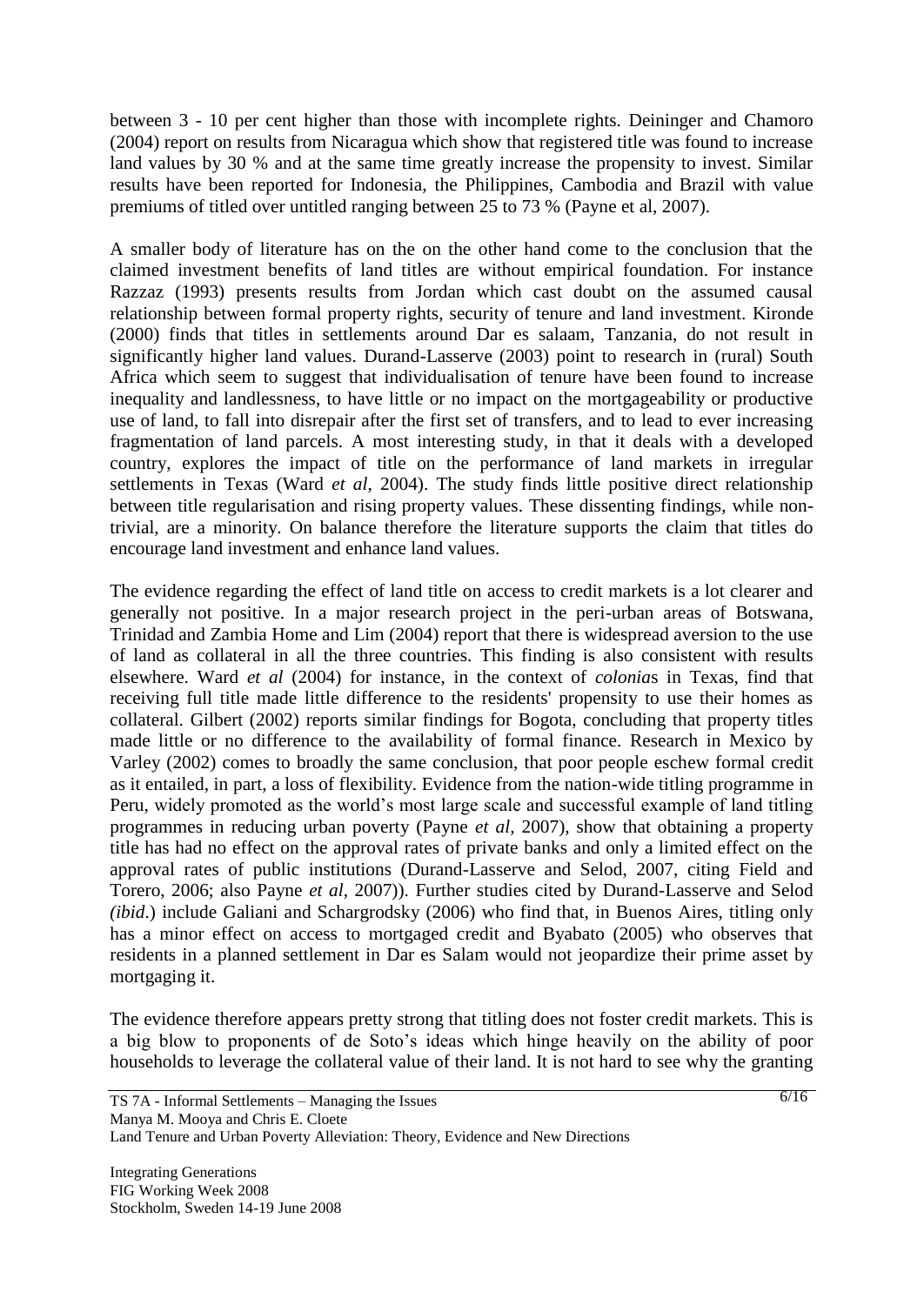of formal titles to the urban poor has not had the desired or expected effects on credit markets. As Durand-Lasserve and Selod (2007) observe, for this to happen three implicit assumptions need to be met simultaneously; first that the investment capacity of these households are hindered by credit-constraints, second, that these households agree to pledge their land and house as collateral in order to finance business activities, and third, that financial institutions that agree to provide mortgage credit to households in low-income settlements exist and accept the properties as collateral. These assumptions are unlikely to hold simultaneously for many informal settlements. Many studies have shown that the demand for formal credit in informal settlements for purposes other than consumption is low (Ward *et al*, 2004; Smith, 2003; Ward, 2003; Gilbert, 2002; Varley, 2002). This is due to a number of reasons, including widespread risk aversion, high interest rates, ineligibility for formal credit and the lack of opportunities to invest such credit. Deininger and Binswanger (1999) note that titling confers benefits, but only under conditions where informal land transactions *are common*, a credit market that permits the use of title as collateral exists and profitable investment opportunities exist. The latter two conditions are likely to be absent in many informal settlements. Credit supply depends on the lenders' confidence that they can foreclose (Smith, 2003). However for cultural and economic reasons it may not be possible to repossess land as a consequence of default, rendering formal credit markets impossible. In addition financial institutions find it unprofitable to lend the small amounts that the poor need.

We can now turn to the last of the three expected outcomes of titling, that of the effect of property title on land market activity. Advocates of active land markets see them as a means through which households can "trade up", thereby improving their economic and social status (Payne *et al*, 2007). The evidence regarding the effect of property title on land market activity is mixed. Some studies have concluded that property title result in an increase in transactions and prices (Durand-Lasserve and Selod, 2007). Research in Ecuador, the Dominican Republic and Cambodia found that formal title had a positive effect on the numbers of transactions in sale and rental markets (Durand-Lasserve and Selod, *ibid*., citing Lanjouw & Levy, (2002), Macours, de Janvry and Sadoulet (2005) and Deutsch (2006)).

Other research have has however taken issue with the often *a priori* assumption that lack of formal title has a negative impact on land markets (Antwi and Adams, 2003; Ward, 2003). Evidence from a study of informal transactions in Ghana for example found out that most of them were the optimal solution in an environment where the formal system is riddled with excessive bureaucracy and cost, and the resulting formal property rights of limited value (Antwi and Adams, 2003). Kim (2004) presents evidence from Vietnam of property markets functioning very well even with incomplete legal property rights. Similarly in Bogota an active market for plots was found to exist despite the lack of legal titles (Gilbert, 2002). In fact the evidence suggested that, by increasing cost, formalisation of titles in Bogota's informal settlements had the effect of reducing market activity. Thus and as Ward (2003) argues, it is not only legality and secure property titles that prime the marketplace. In both formal and informal property markets, regulation and restrictions sometimes can, and do, severely inhibit market activity. With regard to the former, the policy ambiguity, procedural complexity and prohibitive cost involved in obtaining titles which legalize ownership of urban land has forced the urban land market to further proceed in the informal or illegal way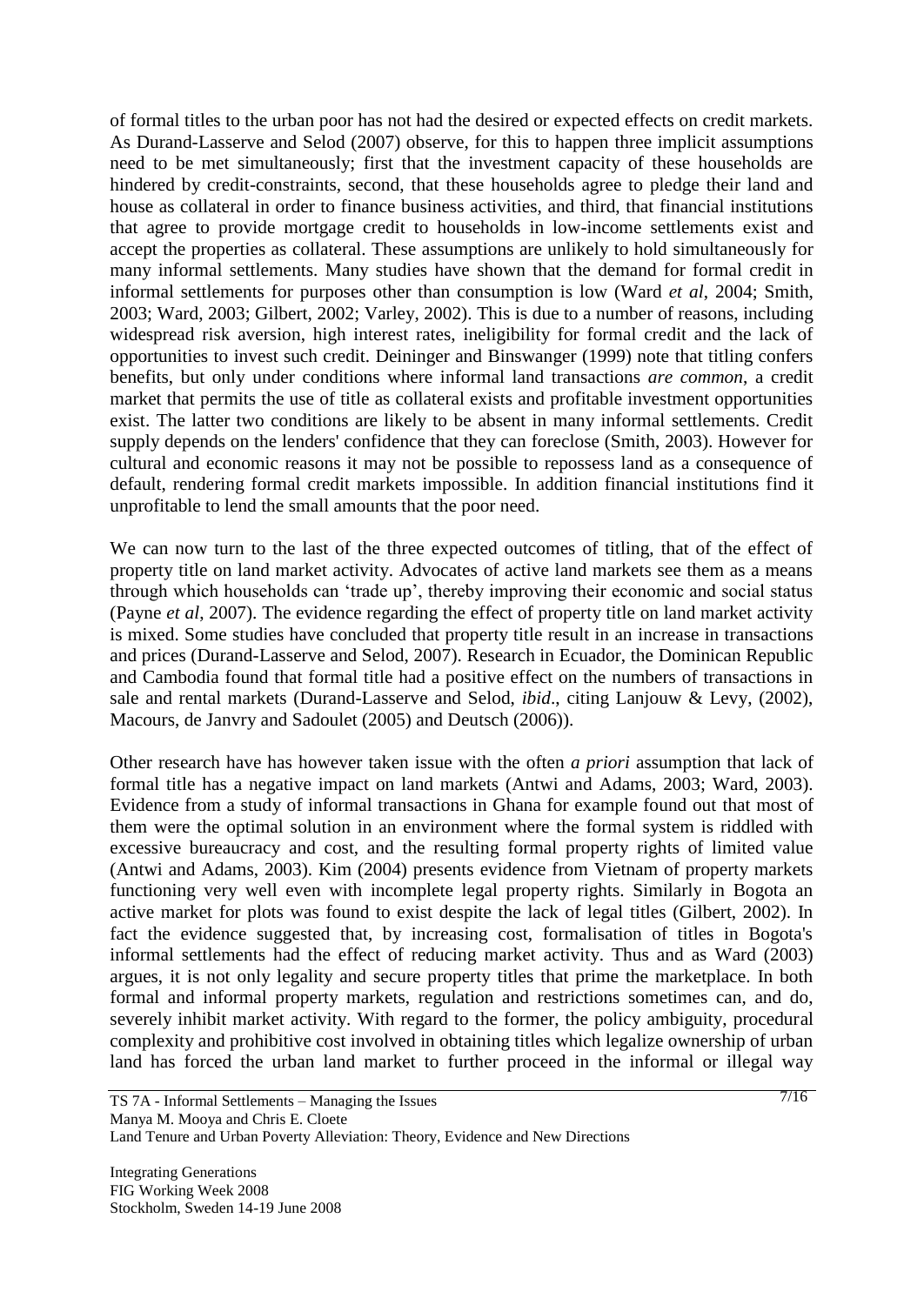(Fekade, 2000, citing McAuslan, 1985).

In addition, it may be the case that the poor are not prepared to view land as a marketable commodity like any other. Payne *et al* (2007) argue that newly titled in the main continue to regard their properties primarily as homes, the basis for family and community life, and an asset to bequeath to their children. In their studies in Botswana, Trinidad and Zambia, Home and Lim (2004) found little evidence of market activity in peri-urban plots "with plot-holders more likely to pass their land to relatives…than sell" (*ibid.* p. 146). They attribute this to "resistance to market pressures", resulting from the conception of land as a security and welfare support rather than a tradable asset.

It is clear from the foregoing review of the empirical literature that we are still unable to establish unequivocally whether property titles increase market activity. What is clear is that in some *contexts*, title has had positive effects on market activity. Yet in many other cases the anticipated benefits have not materialised. The differential effects of title on market activity could most likely be explained by differences in institutional environments and arrangements.

### **4 LAND TENURE AND URBAN POVERTY ALLEVIATION: NEW DIRECTIONS**

Before proceeding to examine emerging thinking regarding land tenure and poverty alleviation, it is appropriate at this stage to summarise the empirical evidence in terms of the three effects of property title. It is fair to say that available evidence permits the making of definite conclusions in a number of respects. Firstly, with regard to the effect of title on land investment, there is some consensus that there is a positive relationship. Thus it is generally agreed that title promotes land investment and increases land values. Less clear is whether having title increases perceptions of tenure security. It would seem that it indeed does, especially in cases where de facto rights are perceived to be weak. Secondly, the evidence shows that having title largely has no effect on credit markets. Finally, with regard to the effect of title on land market activity, the evidence shows that in certain contexts, property titles have had a positive effect on the volume of transactions while in others this result has not been observed. This is clearly an important area for empirical research, one with the aim of clarifying underlying socio-economic conditions under which having property title may lead to increased market activity.

While there is an emerging consensus in the empirical literature regarding the various effects of title as reflected in these conclusions, a number of weaknesses are apparent nevertheless. A key problem is that there is insufficient articulation between the literature on land tenure and the wider literature on poverty alleviation. More specifically, the question of how various effects of property titles can be said to be efficacious for poverty allevation is rarely explictly and sufficiently addressed. This question cannot of course be answered without reference to the broader development literature on the nature of poverty and how it may be alleviated. It is important therefore to clarify the link between land tenure and poverty alleviation, as a prelude to consideration of emerging thinking in this area.

Contemporary definitions of poverty stress the dynamic concept of *vulnerability* of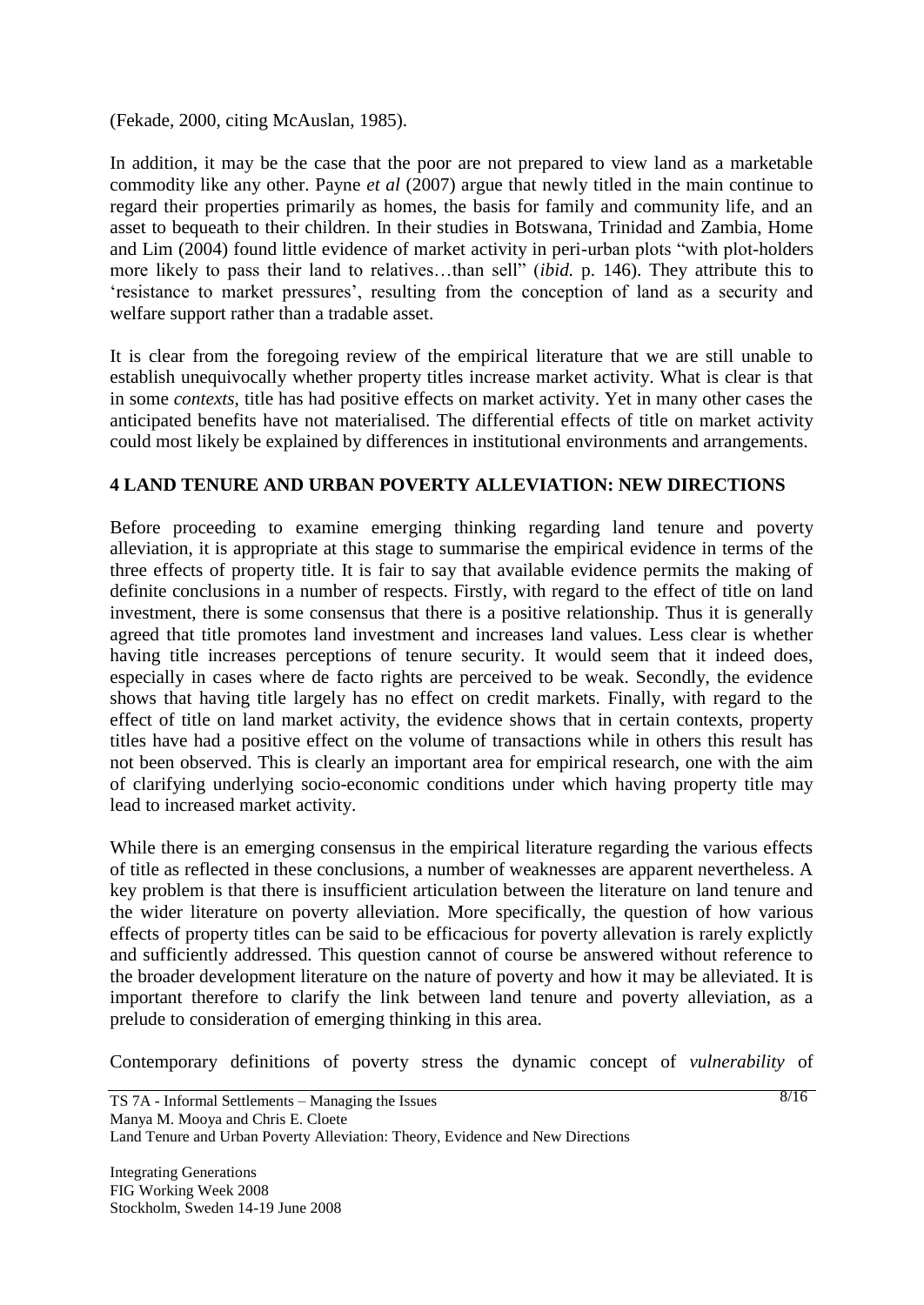households arising from an inadequate command of assets or capital. Vulnerability, and therefore poverty, is thus closely linked to asset ownership (Moser, 1998). Lack of assets is both a cause and an outcome of poverty. And more importantly these assets lie at the core of whether an individual, households or groups lives in poverty or escapes it (World Bank, 2001). As the World Bank (*ibid.*) puts it, these assets interact with market and social opportunities to generate income, a better quality of life, and a sense of psychological well being. In addition assets are also central to coping with shocks and reducing the vulnerability that is a constant feature of poverty.

While there are differences in taxonomy and emphasis between different authors it is possible to identify a core set of assets available to the urban poor. Rakodi (1999, p. 316) for example identifies the following types:

- *Natural capital* made up of the natural resource, including land, water and other environmental resources.
- *Physical or produced capital* basic infrastructure and the production equipment and means (including housing).
- *Financial Capital* financial resources including savings, credit, remittances and pensions
- *Human Capital* Both the quantity and quality of labour resources available to households.
- *Social capital* comprising social relations at household, community and societal levels.
- Political capital based on access to decision-making.

The Capital Asset Framework and its taxonomic variants represent current best practice in the conceptualisation of both the causes of poverty and how it may be alleviated. Under this framework poverty is seen as vulnerability to insecurity, impoverishment and reduced selfrespect of households which lack assets that they can mobilise and manage in the face of hardship (Rakodi, 1999; Moser, 1998). The Capital Asset Framework focuses attention on what assets poor household have and sees the returns to those assets as key in explaining their poverty. According to Rakodi (1999) the crucial determinants of households" ability to achieve increased well-being are access to these capital assets and the effects of external conditioning variables which constrain or encourage the productive use and accumulation of such assets.

The link between land tenure and the broader literature on poverty can now be made. Land and housing are of course major capital assets held by the urban poor. The conventional argument is that lack of security of tenure creates "an extreme sense of vulnerability" for poor households. Poverty alleviation strategies centred on housing have therefore tended to emphasise tenure security. As Rakodi (1999) puts it, tenure security and legal title give households the incentive to invest in upgrading their homes and the security to use this asset productively. Thus Rakodi (*ibid.*) argues that a strategy centred on housing as an asset helps some move out of poverty and prevents others from slipping deeper into poverty. Moser (1998) sums up the argument succinctly thus

In those urban contexts where the poor are systematically excluded from formal sector jobs,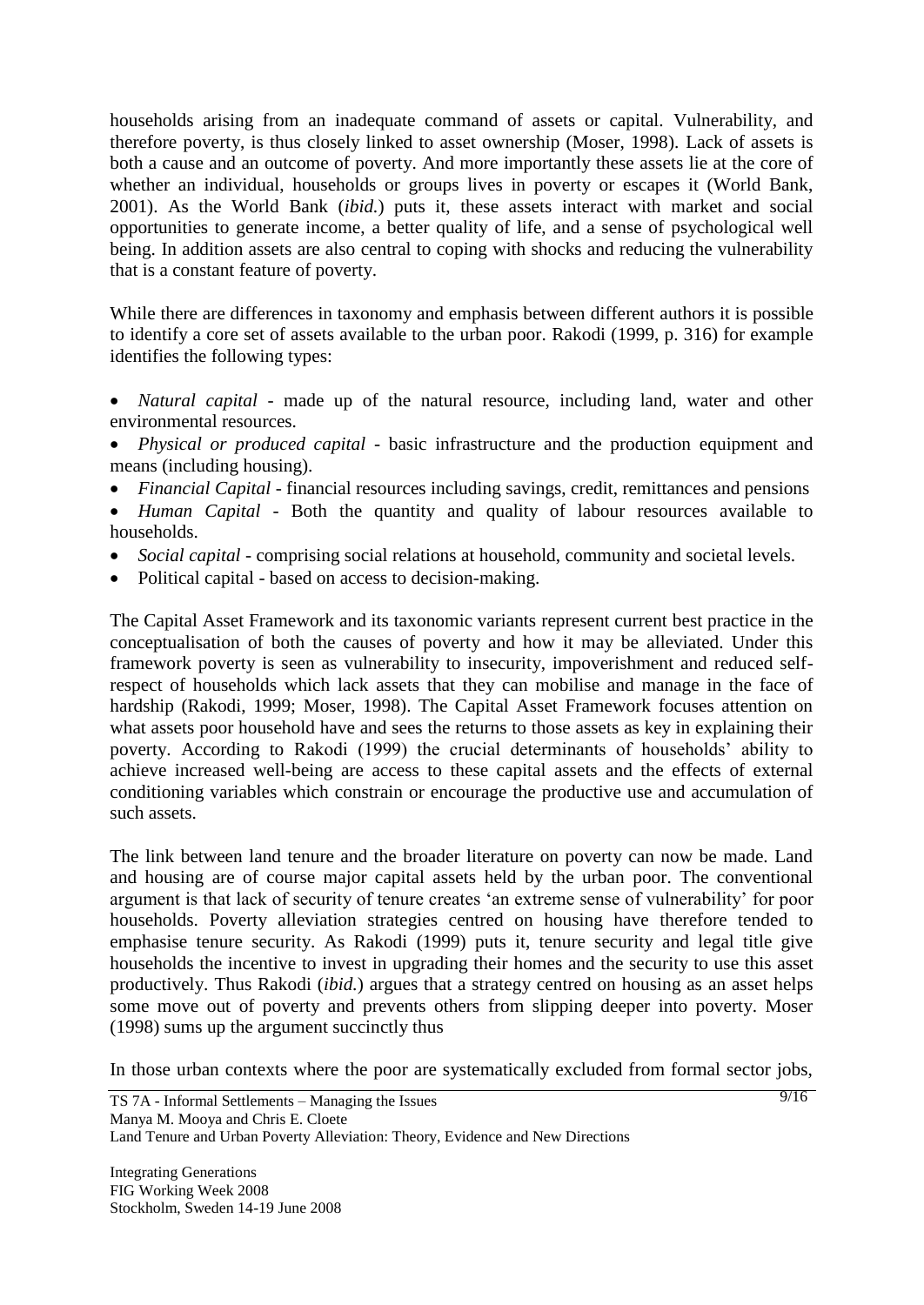and the capacity of macroeconomic growth strategies to generate additional jobs is limited, the removal *of tenure-insecurity* related obstacles that prevent or constrain households from using their housing effectively as a productive asset is possibly the single most critical poverty reduction intervention (Moser, 1998: 11).

There is no doubt that security of tenure in important for the material well being of many households who constantly face the threat of eviction. However the efficacy of secure tenure per se in poverty alleviation can be over emphasised. The conventional view is that secure tenure works to reduce poverty by increasing the security of households against eviction and increasing their access to credit markets using their property as collateral. The problem however, as noted by Payne *et al* (2007), is that while titles have generally succeeded in increasing tenure security and encouraging housing investment, the literature indicates that they have not significantly reduced poverty. In addition, and as we have pointed out before, property titles have not increased accesss to formal credit, again blunting that potential avenue for poverty alleviation.

This leaves the third of the potential effects of title mentioned by Besley (1995), that of gains from trade in land markets. This effect has arguably received the least amount of attention so far, but things are beginning to change. Arising from the landmark 2001 World Development Report (World Bank, 2001) there has been renewed interest from policy makers and academics in how the power of markets may be harnessed to aid poverty alleviation. The current economic orthodoxy is that well-functioning markets that support competition and lower the cost of doing business provides incentives for trade and investment, thereby promoting growth and poverty reduction (DfID, 2005). In this context the "making markets work for the poor' ('MMW4P') approach represents recent thinking about how to use market systems to meet the needs of the poor (*ibid*.). This approach is largely based on the work of New Institutional Economics (NIE). The NIE emphasises the role of institutions and transaction costs in the efficient functioning of markets. According to this approach markets fail or do not work well if the cost of transaction is too high or if necessary institutions are absent or weak.

In proposing the way to tackle poverty, the World Bank Bank combines insights from the Capital Assets Framework and the MMW4P paradigm. Thus the World Bank (*ibid*.)) calls for systematic attention to the types of assets poor people have, the returns to these assets and the volatility of these returns. According to the World Bank (*ibid.*)

The returns to these assets depend on *access to markets* and all the global, national and local influences on returns in these markets. But returns depend not just on the behaviour of markets, but also on the *performance of institutions* of state and society. Underlying asset ownership and returns to assets are not only economic but also fundamental political and social forces. Access to assets depends on the legal structure that defines and enforces private property rights or customary norms that define common property resources… And both access to assets and returns to assets are affected by public policy and state interventions, which are shaped by the political influence of different groups (Word Bank, 2001: 34).

Recent work by Mooya and Cloete (2007) propose a conceptual framework that links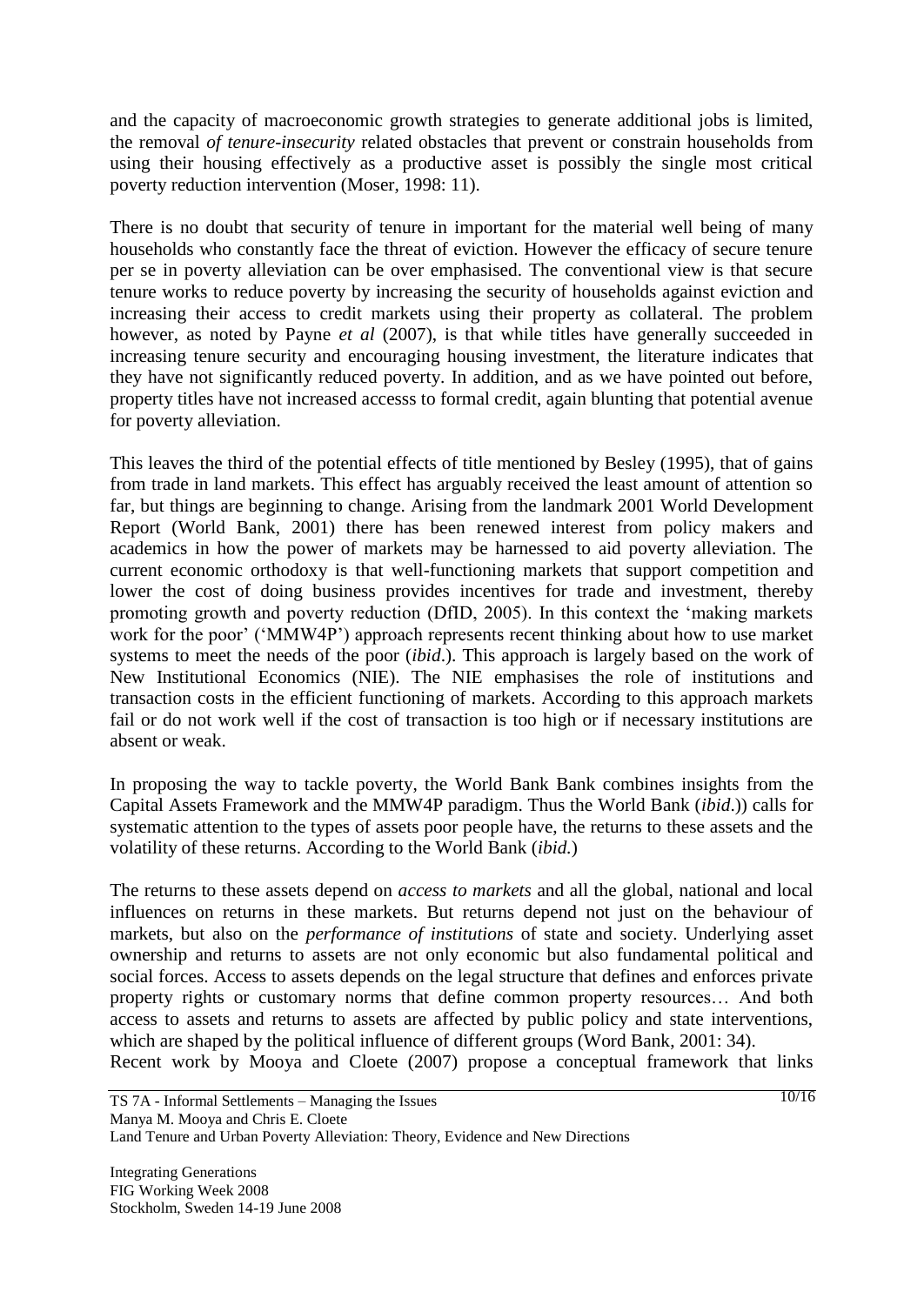informal urban land markets and poverty alleviation. Based on the NIE, the conceptual framework brings together institutional arrangements, property rights and transaction costs as determinants of land market activity. Market activity is argued as being important in the realisation of the latent value of property, which in turn helps in the accumulation of capital for the poor. Mooya and Cloete (*ibid*., p. 155) argue that urban land markets will need the following attributes if they are to be a tool for poverty alleviation:

- Well defined, secure and enforced property rights.
- Liquidity i.e. frequent numbers of impersonal transactions.
- Low levels of uncertainty with regard to individual transactions.
- Low levels of transaction specific investment.
- Facilitative regulatory framework/institutional arrangements.

Mooya and Cloete ( 2007) argue that property titles must not be seen primarily as a means of encouraging credit. Rather the focus should be on the way property rights reduce transaction costs, thereby supporting the expansion of sale, rental and development markets in urban land. Well-defined, secure and well-enforced property rights reduce transaction costs- by clarifying property boundaries, validating ownership rights and making those rights easily transferable (Lanjouw and Levy, 2002). The need for extensive search of ownership is thus obviated (Pamuk, 2000). Similarly, resources spent on private enforcement are reduced (Field, 2003).

It has to be pointed out that the an overlooked aspect of de Soto ideas is the efficacy of formal property in facilitating land markets. His key argument, that informal property rights in third world countries prevent the emergence of impersonal exchange systems he sees as necessary to unlock the immense 'dead capital' locked in real estate, has tended to be buried under the rhetoric of titles and bank credit.

The idea that more active land markets should facilitate poverty allevation by way of opprtunities for capital gains and trading-up is not without its challenges. The first point is that, as we have seen in the empirical literature, it is not at all clear under which conditions titles would result in increased land transactions. More generally, the lack of secondary market activity in informal settlements is well documented (see Doebele, 1994; Gilbert, 2002; Home and Lim, 2004). Thus, and as Ward *et al* (2004) conclude, substantial capital gains are possible, but only if the market in these irregular settlements were to be 'primed'. In their own words, "unless the market is 'primed' to allow for greater mobility and sales, then there is little prospect that low income residents will be able to benefit financially from homeownership" (Ward *et al*., ibid., p. 2641)

The second point is that while it is accepted that formalisation is necesary for land market activity, it is increasingly beeing realised that individual freehold rights may not be appropriate for the poor, in part because of their relative high cost. The challenge therefore is the creation of new, innovative land tenure systems that able to provide adequate security, facilitate investment and market activity while remaining accessible to the poor.

The final challenge arises from ubiquitous official hostility to the idea that more efficient land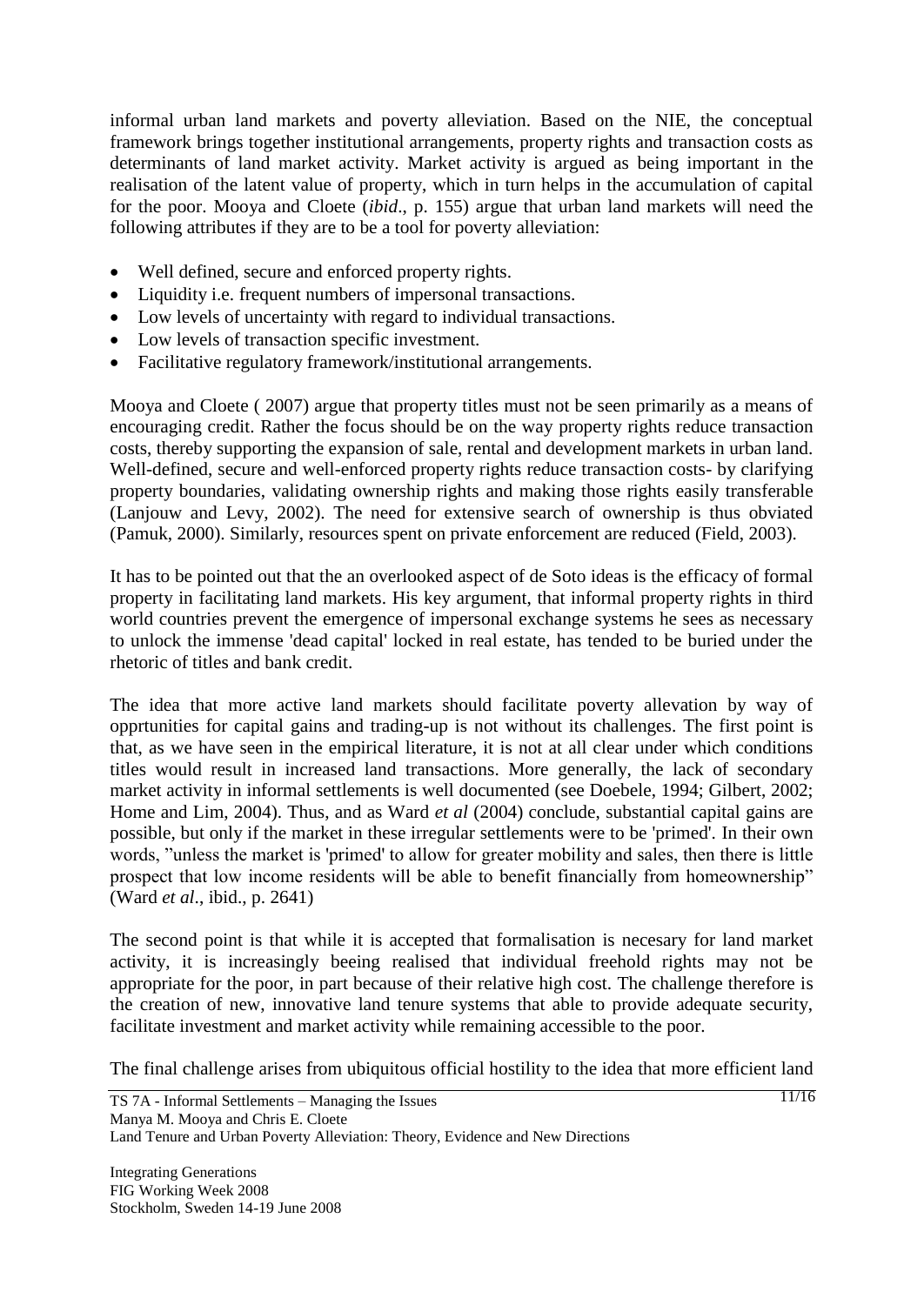markets are efficacious and should therefore be encouraged for the urban poor. Official attitudes to land markets usually find expression in warnings about the dangers of "commodification" (UN-Habitat, 2003) and "gentrification" (World Bank, 2001). It is thus common to find official restrictions on the operations of land markets, particularly for beneficiaries of land reform programmes in informal settlements. These usually take the form of restrictions on land ownership or use (ownership ceilings) or on land sales and rentals (Deininger and Binswanger, 1999). As the authors point out, these restrictions are quite common in urban informal settlements and may be motivated in part by equity considerations. Thus Governments may be seeking to prevent rapid accumulation of land by a small elite or speculative behaviour or distress sales. Both these could result in landlessness (*ibid*.).

These fears are of course valid. They do however lack unequivocal empirical support. There are no reasons *a priori* why commodification of land, higher land values and gentrification should be detrimental to the poor. In a context where a significant proportion, in some cases up to 80 %, of urban land is held by poor people, it is inconceivable that a small elite would appropriate all these benefits at the expense of the indigent. On the contrary, higher land values represent increased wealth which could be tapped to fight poverty. Further, the fear that the poor will sell out and *become worse off* once their properties have become more marketable is paternalistic and in fact not borne out by empirical evidence. As Deininger and Binswanger (1999) point out the available evidence suggests that many of the restrictions on real estate markets have not achieved their intended objectives. On the contrary, they argue, restrictions on property rights have been found to be costly to enforce and have tended to spawn corruption and other "rent seeking" behaviour in addition to damaging economic incentives. Royston (2006) cites numerous examples from South Africa where low income housing built with state subsidies have been sold at far below their subsidy value despite a moratorium for sales being in place.

# **5 CONCLUDING SUMMARY**

The aim of the paper has been to review the theoretical and empirical literature regarding land tenure and poverty alleviation. The paper has summarized the empirical literature regarding the three effects of land tenure and related these effects to the broader development literature on poverty and how it may be alleviated. The paper ended by outlining new thinking which argues that increased market activity, arising out of decreased transaction costs brought about by appropriate land tenure systems, is the key to leveraging urban land markets for poverty alleviation.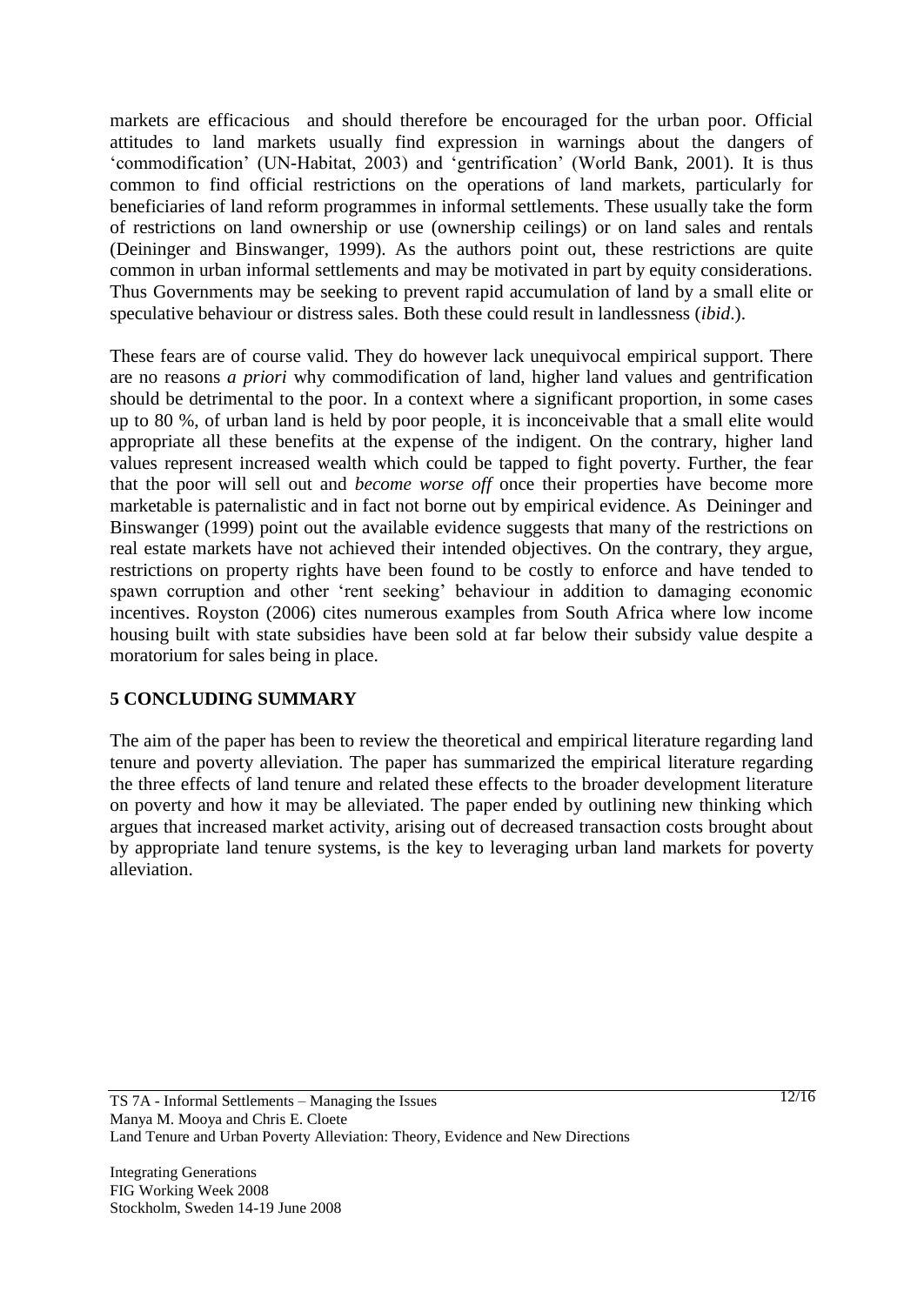#### **REFERENCES**

Alston, L.J., Eggertsson, T. and North, D. (Eds), (1996): *Empirical Studies in Institutional Change,* Cambridge: Cambridge University Press.

Alston, L.J., Libecap, G.D. and Mueller, B. (1999): *Titles, Conflict and Land Use: The Development of Property Rights on the Brazilian Amazon Frontier,* Ann Arbor: Michigan University Press.

Antwi, A. and Adams, J. (2003): Economic Rationality and Informal Urban Land Transactions in Accra, Ghana, *Journal of Property Research,* 20 (1), pp. 67–90.

Besley, T. (1995): Property Rights and Investment Incentives: Theory and Evidence from Ghana, *Journal of Political Economy*, 103 (5), pp. 903-937.

Deininger, K. and Binswanger, H. (1999): The Evolution of the Word Bank's Land Policy: Principles, Experience and Future Challenges, *The World Bank Research Observer,* 14 (2), pp. 247-276.

Deininger, K. and Chamorro, J., (2004): Investment and Equity Effects of Land Regularisation: The Case of Nicaragua, *Agricultural Economics*, 30, pp. 101-116.

Doebele, W. A. (1994): Urban land and macroeconomic development, in G. Jones and P. M. Ward (Eds), *Methodology for Land and Housing Market Analysis*, pp. 44–54, Cambridge, MA: Lincoln Institute of Land Policy.

De Soto, H. (2000): *The Mystery of Capital: Why Capitalism Triumphs in the West and Fails Everywhere Else,* London: Black Swan.

DfID. (2005): *Making Market Systems Work Better for the Poor: An Introduction to the Concept,*. Discussion paper prepared for the ADB-DfID "learning event", Manila: Department for International Development, February.

Durand-Lasserve, A. (2003): Land Tenure, Property System Reforms and Emerging Urban Land Markets in Sub-Saharan Africa, in G.A. Jones (Ed) *Urban Land Markets in Transition,*  CD ROM, Cambridge, Massachusetts: Lincoln Institute of Land Policy.

Durand-Lasserve, A. and Selod, H. (2007): The Formalisation of Urban Land Tenure in Developing Countries, Paper presented to the Fourth World Bank Urban Research Symposium, 14-16 May, Washington (CD ROM)

Feder, G. and Feeny, D. (1991): Land Tenure and Property Rights: Theory and Implications for Development Policy, *World Bank Economic Review,* 3, pp. 135–153.

Feder, G. and Onchan, T. (1987): Land Ownership Security and Farm Investment in Thailand,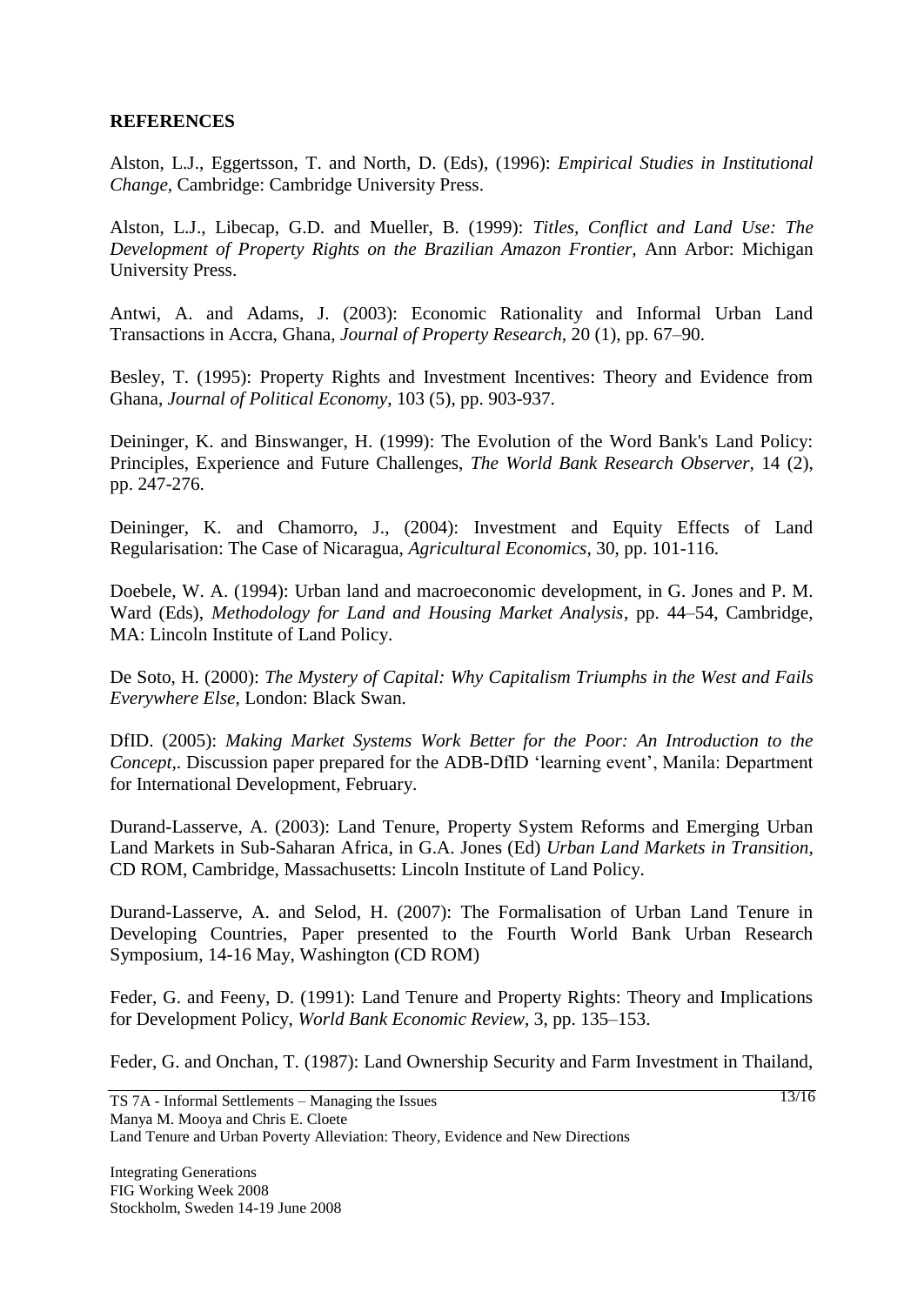*American Journal of Agricultural Economics*, 69, pp. 311–320.

Fekade, W. (2000): Deficits of Formal Urban Land Management and Informal Responses Under Rapid Urban Growth: An International Perspective, *Habitat International,* 24, pp. 127- 150.

Field, E. (2003): Property Rights and Household Time Allocation in Urban Squatter Communities: Evidence from Peru, Paper presented at the Second Urban Research Symposium, 15-17 December, Washington DC: World Bank.

Gilbert, A.G. (2002): On the Mystery of Capital and the Myths of Hernando de Soto: What Difference Does Legal Title Make? *International Development Planning Review*, 24 (1), pp. 1-19.

Home, R. and Lim, H. (2004): *Demystifying the Mystery of Capital: Land Tenure and Poverty in Africa and the Caribbean*, London: Glasshouse Press.

Kim, A. (2004): A Market Without the 'Right' Property Rights, *Economics of Transition*, 12 (2), pp. 275-305.

Lanjouw, O. J. and Levy, P.I. (2002): Untitled: A Study of Informal and Formal Property Rights in Urban Ecuador, *The Economic Journal,* 112, pp. 986-1019.

Miceli, T. J., Sirmans, C.F., and Kieyah, J. (2001): The demand for land title registration: theory with evidence from Kenya, *American Law and Economics Review,* 3(2), pp. 275-287.

Mitlin, D. (2003): Addressing Urban Poverty Through Strengthening Assets, *Habitat International,* 27, pp. 393–406.

Mooya, M.M. and Cloete, C.E. (2007): Informal Urban Property Markets and Poverty Alleviation: A Conceptual Framework, *Urban Studies,* 44(1), pp. 147-165.

Moser, C. O. N. (1998): The Asset Vulnerability Framework: Reassessing Urban Poverty Reduction Strategies, *World Development,* 26 (1), pp. l-19.

Pamuk, A. (2000): Informal Institutional Arrangements in Credit, Land Markets and Infrastructure Delivery in Trinidad, *International Journal of Urban and Regional Research,* 24 (2), pp. 379-396.

Payne, G., Durand-Lasserve, A. and Rakodi, C. (2007): Social and Economic Impacts of Land Titling Programmes in Urban and Peri-urban areas: A review of the Literature, Paper presented to the Fourth World Bank Urban Research Symposium. 14-16 May. Washington (CD ROM).

Rakodi, C. (1999): A Capital Assets Framework for Analysing Household Livelihood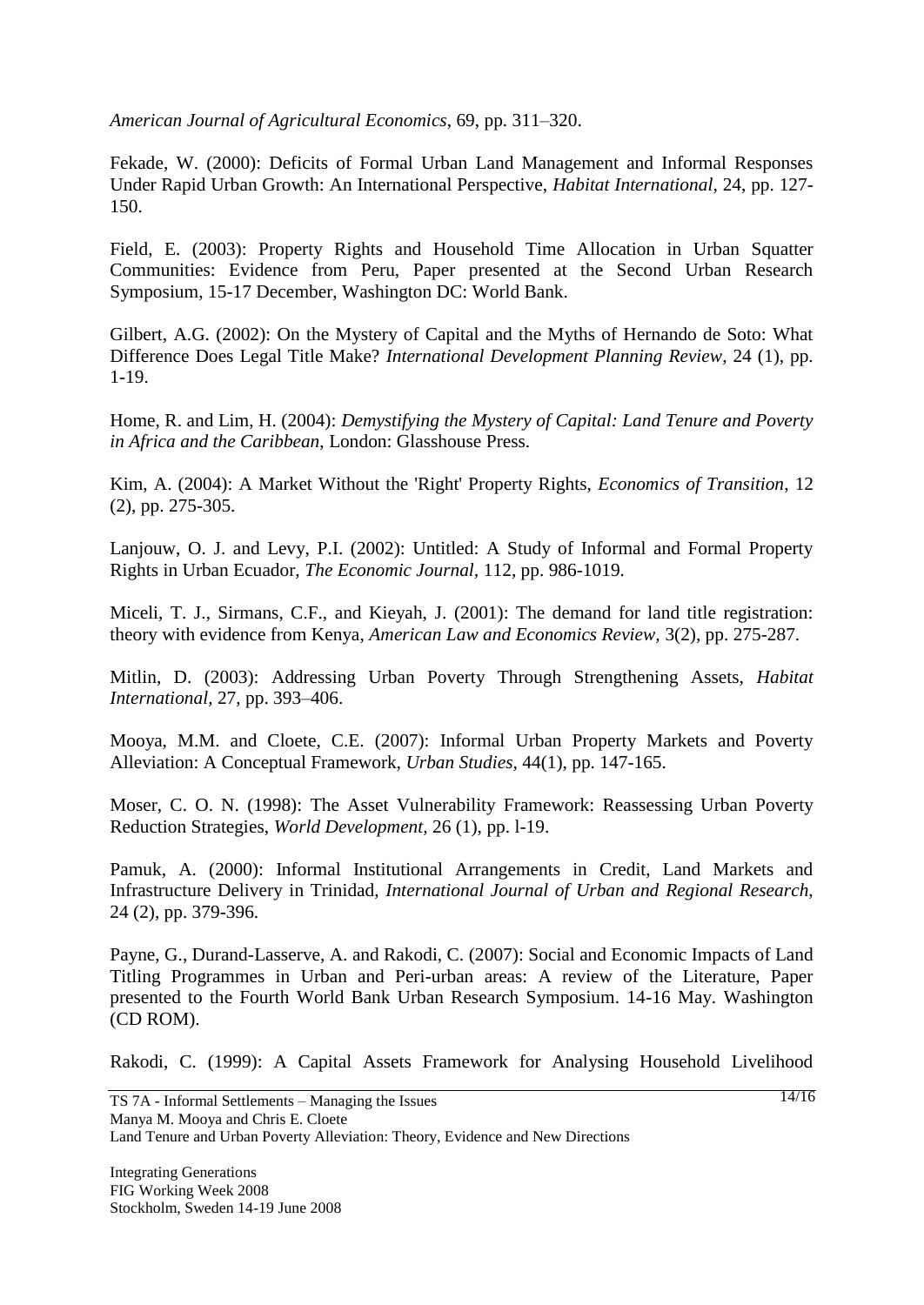Strategies: Implications for Policy, *Development Policy Review,* 17, pp. 315-342.

Razzaz, O. M. (1993): Examining Property Rights and Investment in Informal Areas: The Case of Jordan, *Land Economics*, 69(4), pp. 341-355.

Royston, L. (2006): Making Urban Land Markets Work for the Poor in the Context of Existing Local Land Access and Transfers Institutions, Paper presented at the UrbanLandmark Urban Land Seminar, Johannesburg, November.

Smith, R.E. (2003): Land Tenure Reform in Africa: A Shift to the Defensive, *Progress in Development Studies,* 3 (3), pp. 210-222.

UN-Habitat. (2003): *The Challenge of Slums: Global Report on Human Settlements,* London: Earthscan Publications.

Varley, A.M. (2002): Private or Public: Debating the Meaning of Tenure Legalisation, *International Journal of Urban and Regional Research*, 26 (3), pp. 449-461.

Ward, P. M., de Souza, F. and Giusti, C. (2004): '*Colonia*' Land and Housing Market Performance and the Impact of Lot Title Regularisation in Texas, *Urban Studies*, 41 (13), pp. 2621-2646.

Ward, P. M. (2003): Land Regularization in Latin America: Lessons in the Social Construction of Public Policy in G.A. Jones (Ed.), *Urban Land Markets in Transition,* CD ROM, Cambridge, Massachusetts: Lincoln Institute of Land Policy.

World Bank. (2003): *Land policies for growth and poverty reduction,.* Oxford: Oxford University Press

World Bank. (2001): *World Development Report 2000/2001: Attacking Poverty,* Oxford: Oxford University Press.